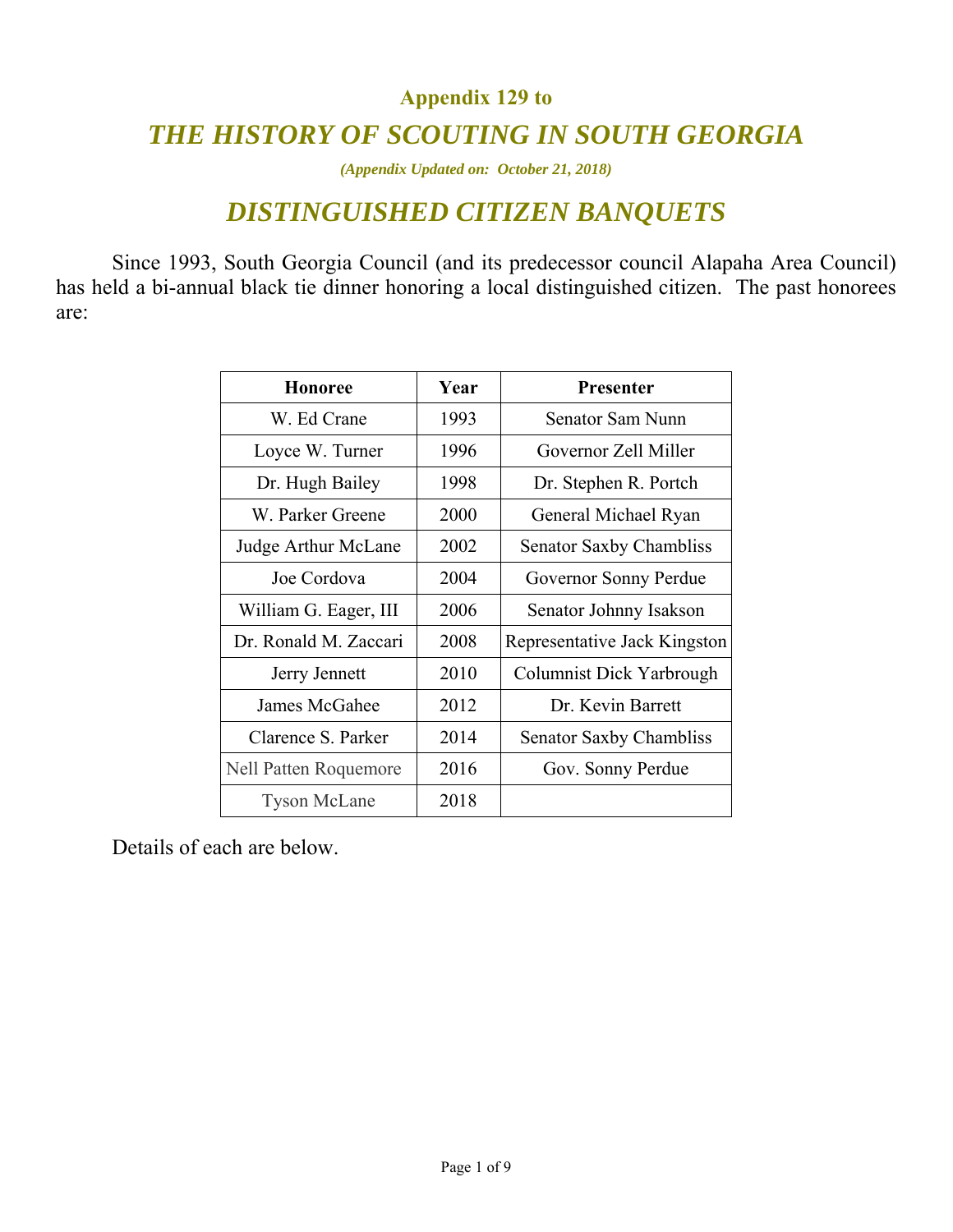## *2018 DISTINGUISHED CITIZEN TYSON MCLANE*

Tyson McLane was born January 19, 1942, to Carson and Philena Tyson McLane.

As a youth, he also spent time as a Boy Scout. He graduated Valdosta High School in

1960. He attended Valdosta State College and graduated from the University of Georgia in 1964. He graduated from San Francisco College of Mortuary Science then returned home to work at the family business. He bought Riverview Memorial Gardens in 1979.

He married Mary Sue Zipperer Oct. 7, 1967. They had three children: J. Britt McLane, who is married to



Kristin; W. Kyle McLane, who is married to Maya; Flynn Pinkston, who is married to Brian. Tyson and Mary Sue McLane have 11 grandchildren.

By the mid-1950s, Tyson felt ready to help with the family business. "In his over 60 years in funeral service, he has served generations of families in a caring, compassionate and professional manner," according to a statement from the BSA South Georgia Council. "Tyson has been a trusted companion for so many individuals and families as they walked through the worst days of their lives, and at the same time celebrated lives that have affected our community in big and small ways."

McLane Funeral & Cremation Services hasn't just served generations. Its operation represents generations of the McLane family. As Tyson McLane took over for his father, Tyson's son, Britt, also joined McLane Funeral Services. Tyson, at 76, is still the chief executive officer and a senior funeral director, but Britt is the company president and a senior funeral director. "Britt stepping in ensured it remained a family business," Tyson said. Like his father, Britt started as a youth helping around the business. The tradition continues with Tyson McLane's namesake. Grandson Ty McLane is in high school, but plans to join the family business.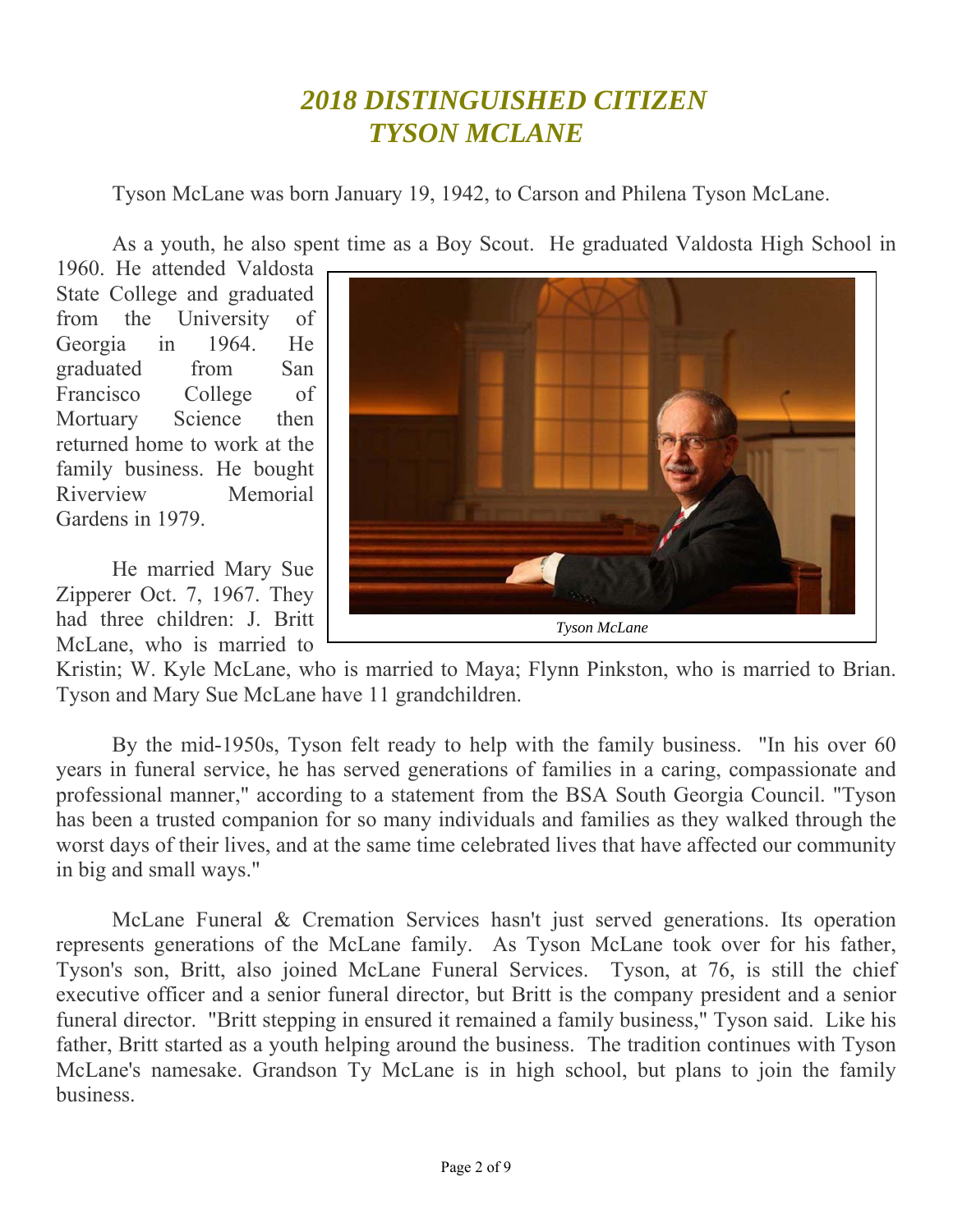# *2016 DISTINGUISHED CITIZEN NELL PATTEN ROQUEMORE*

Nell Patten Roquemore was the Lanier County postmaster from 1955-1968, president of the Lanier County Garden Club in 1967, initiated and organized Let's Improve Lanier's Appearance in 1969, was mayor pro tem of Lakeland from 1973-1974, published a family book, "Roots, Rocks and Recollections" in 1989, published a book about Lanier County "Lanier County – The Land and Its People" in 2000 and gave land for a public park in Lakeland in 1993, which is now known as Roquemore Memorial Park.

She also attracted the muralist, Ralph H. Waldrop of Columbia, S.C., to immortalize several of the city's residents on buildings throughout the town. The 42 murals represent the era of 1925 when the town changed its name from Milltown to Lakeland. The murals have all been done with private donations — no tax money has been used, although we did get one \$10,000 grant. In 2005, then-Gov. Perdue visited Lakeland to designate it as "Georgia's Historic Mural City."

Her family has also been involved in scouting: "All of the Roquemore boys were members of the local troop and her daughter, Lee, was a member of the local Girl Scouts," her biography said.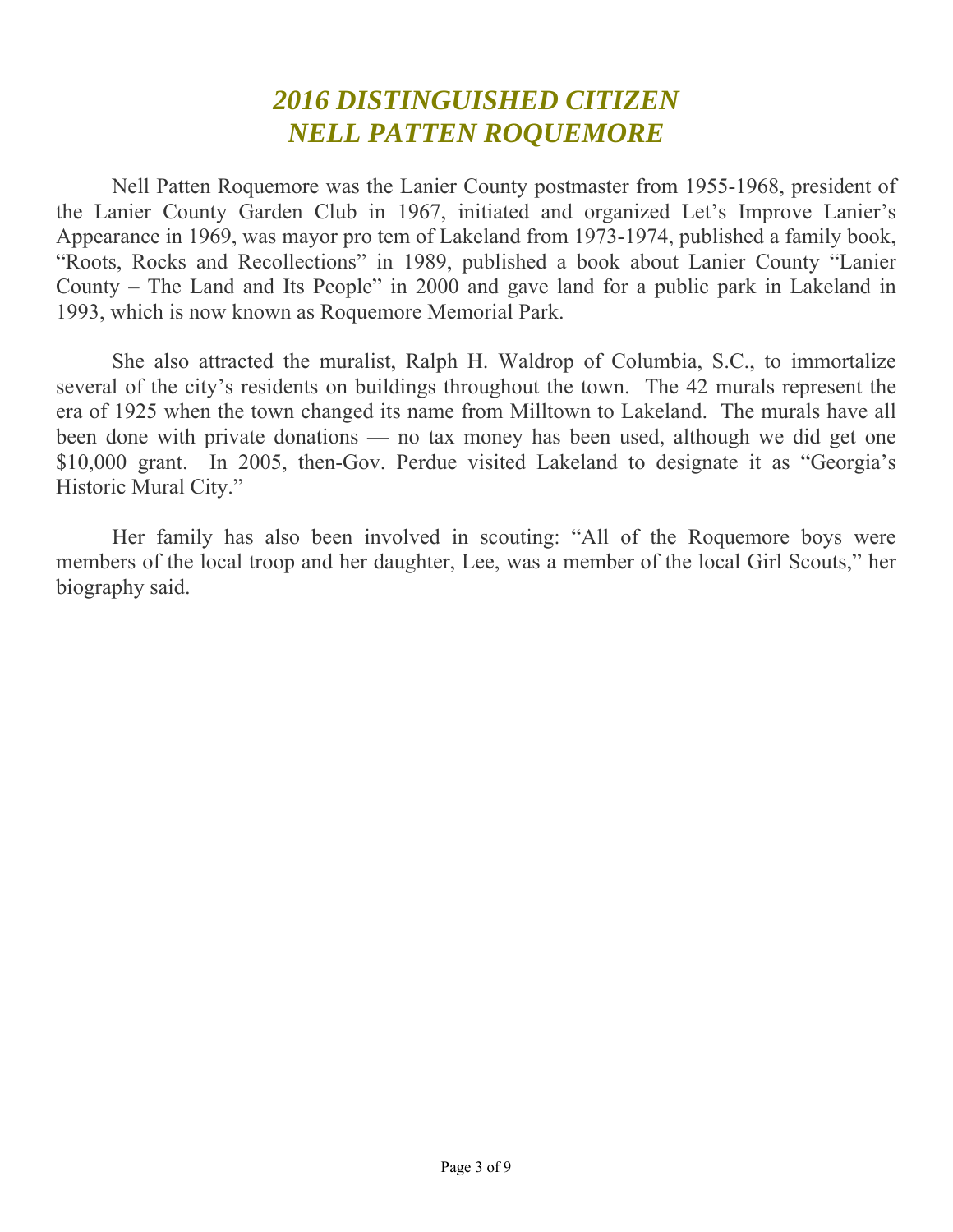# *2014 DISTINGUISHED CITIZEN COL. CLARENCE S. PARKER*

Col. Clarence Parker has dedicated his life to education, military service and his community and has been a scout since age 13. After serving numerous command and staff assignments in the U.S., Europe, North Africa and Southeast Asia, two assignments in

Washington, D.C., one year in Vietnam, one year on the Berlin Airlift and three years as wing commander of Moody Air Force Base, Parker retired as a colonel from the Air Force. He went to work as a businessman and worked as vice president at First National Bank of Valdosta and First Union National Bank of Georgia and has served as the chairman of the Valdosta Lowndes County Airport Authority. As for community



*Col. Parker and Senator Chambliss* 

involvement, Parker's activities include being a member of the Valdosta Country Club, American Legion, Veterans of Foreign Wars, Chamber of Commerce Military Officers



Association of America, the Kiwanis International and the South Georgia Council executive board.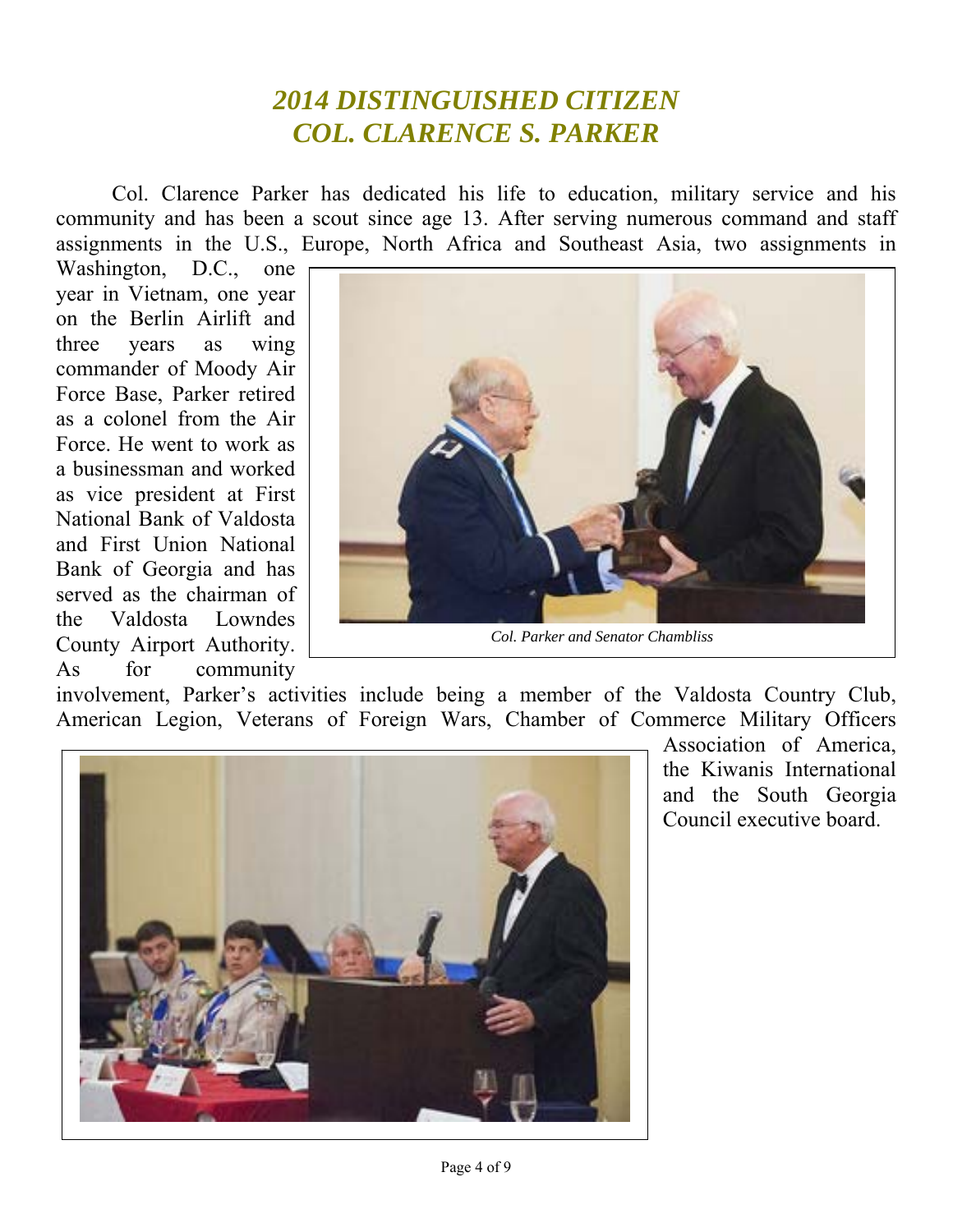## *2012 DISTINGUISHED CITIZEN JAMES MCGAHEE*



James McGahee's life served as an example of distinguished citizenship. He is a U.S. Army Veteran and served as a CPA, a high school teacher and a member on a variety of community boards. As CEO of Georgia Medical Center, McGahee worked to establish a better stroke treatment center.

.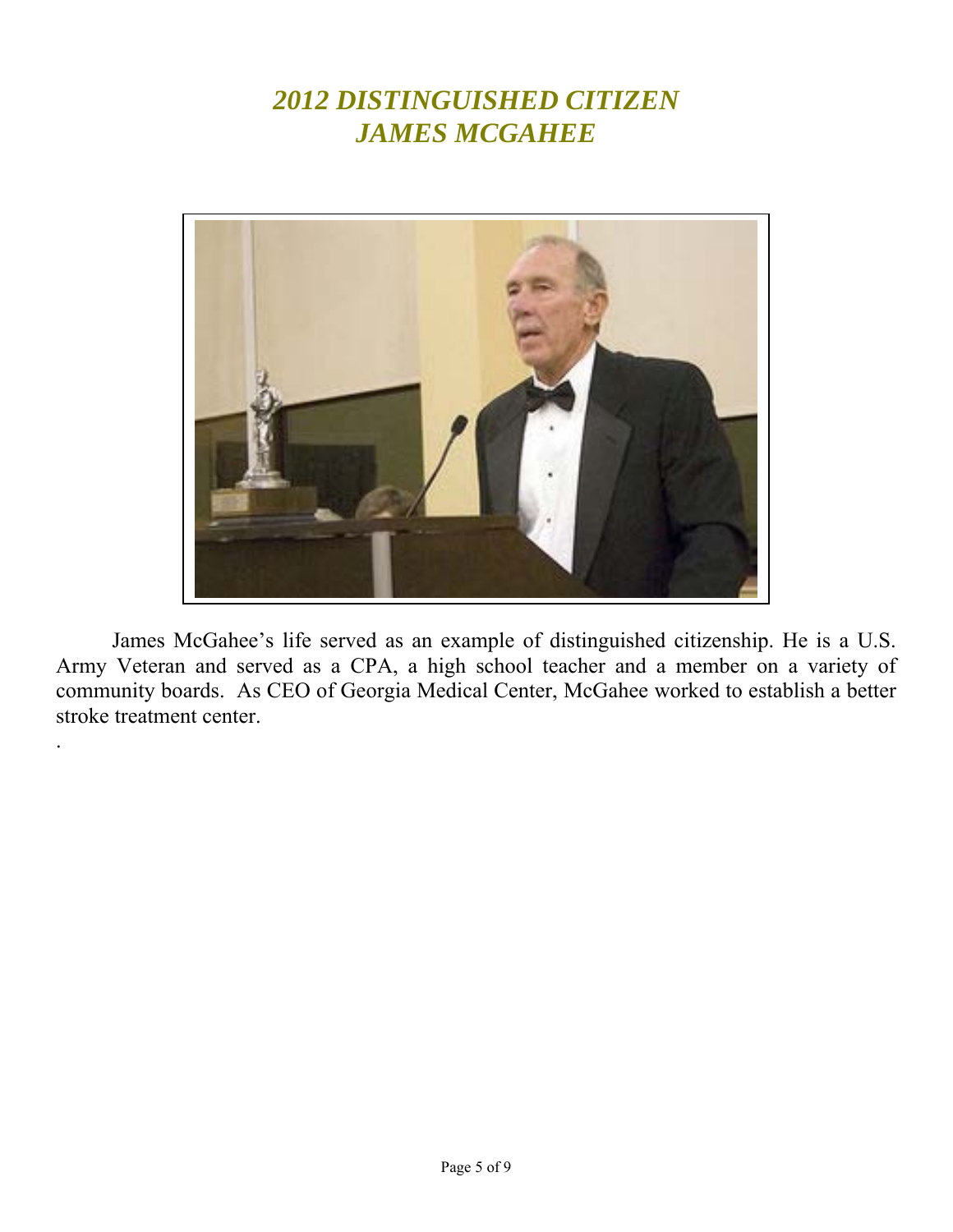# *2010 DISTINGUISHED CITIZEN JERRY JENNETT*



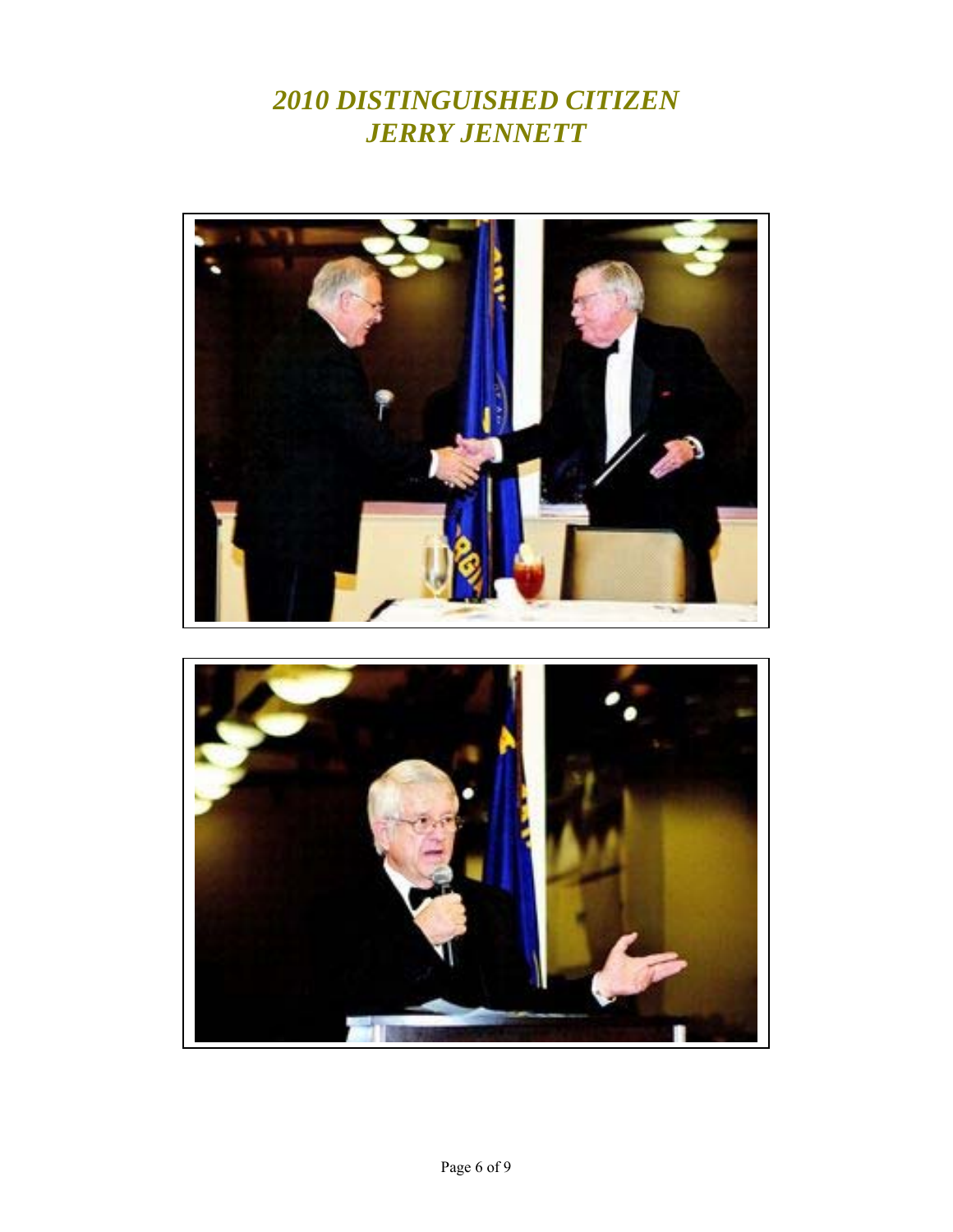# *2008 DISTINGUISHED CITIZEN DR. RONALD M. ZACCARI*

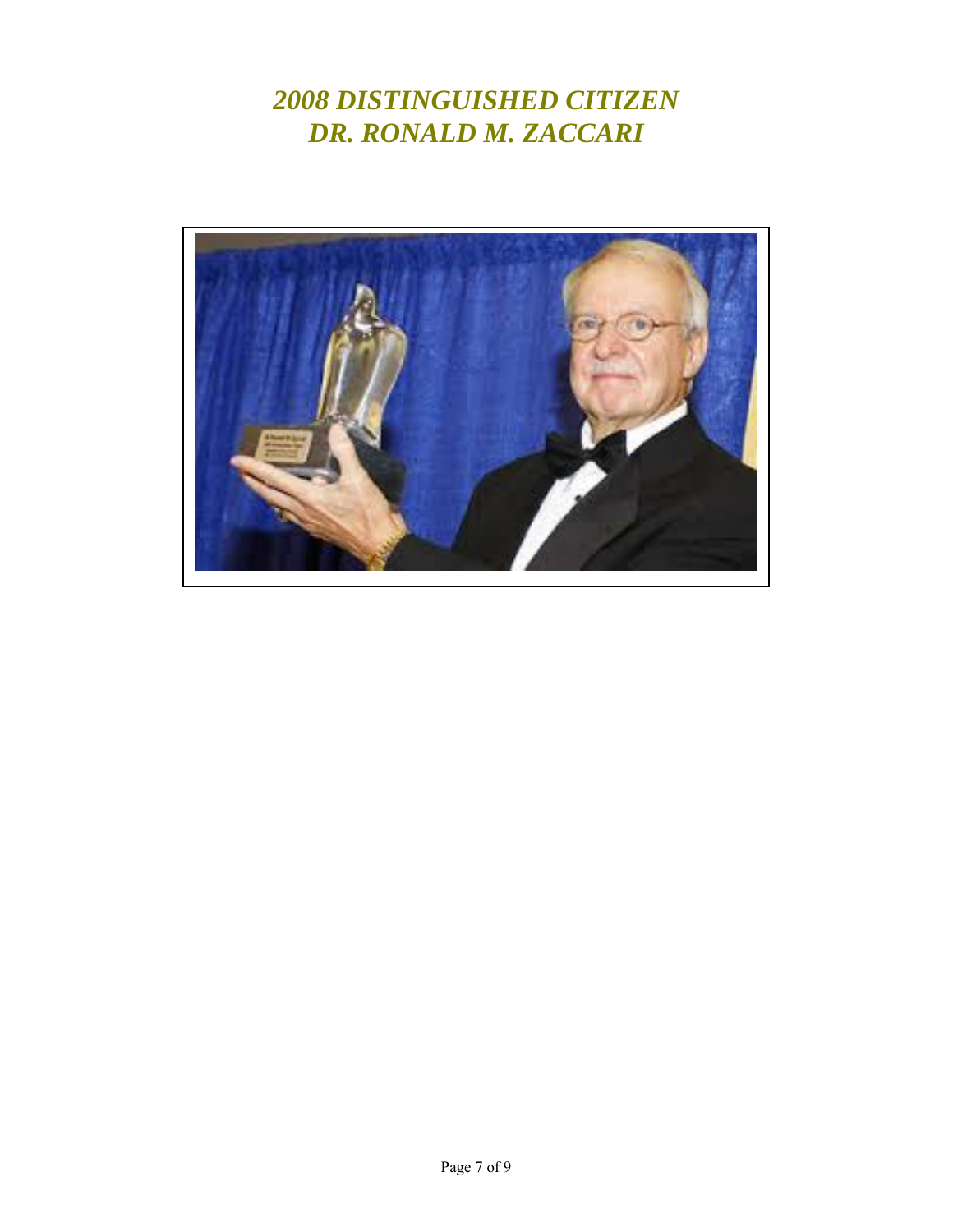# *2006 DISTINGUISHED CITIZEN WILLIAM G. EAGER, III*



*U.S. Sen. Johnny Isakson presents the distinguished award to Carolyn Eager, wife of the late Bill Eager.* 

Bill Eager served as a captain in the U.S. Air Force from 1965-1969 and joined Robinson Humphrey Co. — now Smith Barney — in 1969. Eager was honored as the Portfolio Manager of the Year at Smith Barney and the award has been named in his honor. Eager was a leader and a devout member of the Christ Episcopal Church and was the founder and a former president of the Valdosta North Rotary Club. Eager also served the Valdosta community as a trustee of the South Georgia Medical Center Foundation, a board chairman at Valwood School and a cochairman for the Valwood capital campaign. Eager was also a member of the Community Foundation of South Georgia Inc., a board member for the United Way and a board member with the American Red Cross.